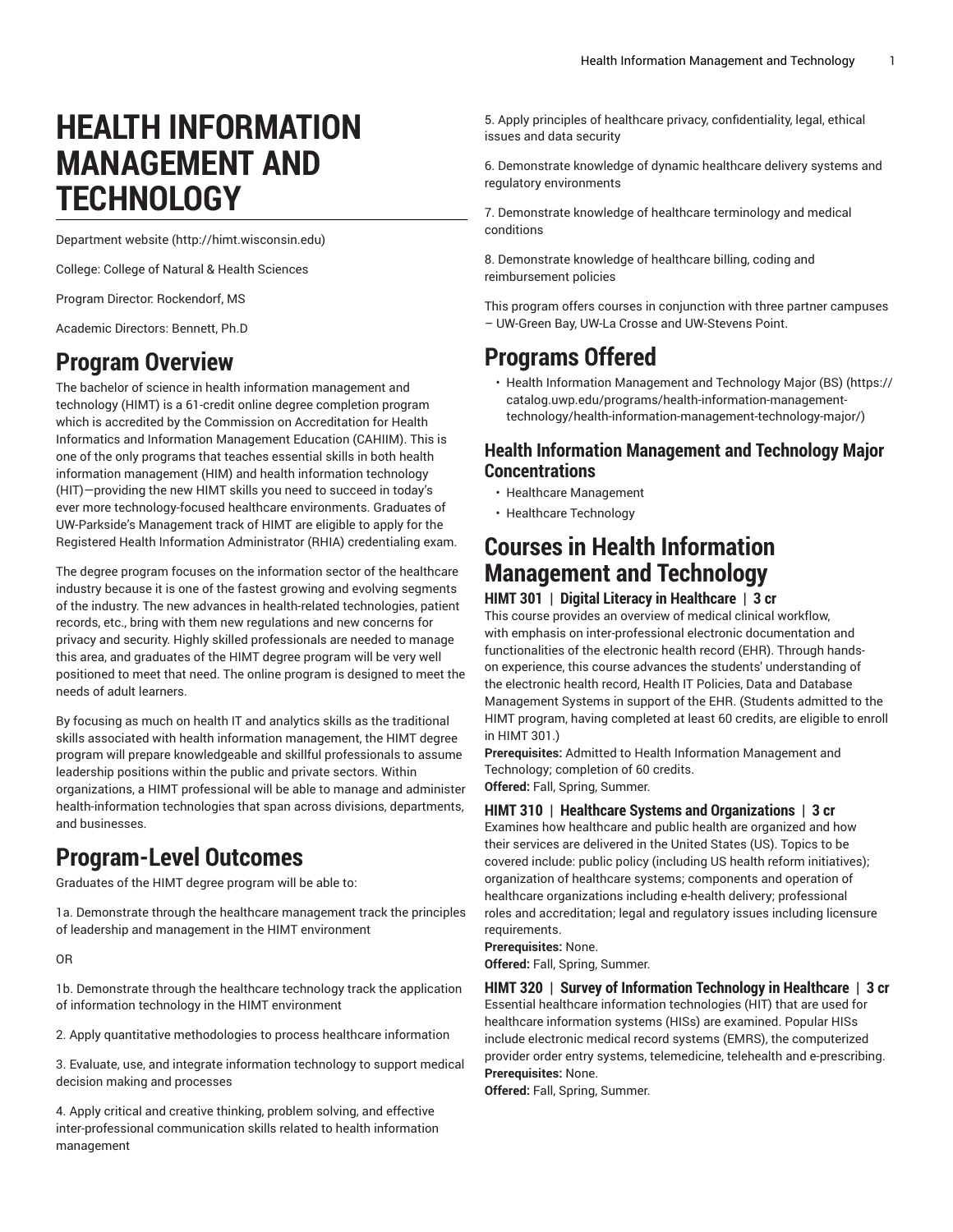# **HIMT 330 | Healthcare I: Terminology and Body Systems | 3 cr**

Examines specific terminology and vocabulary used by workers in healthcare and public health. Topics include medical terminology that broadly relates to human anatomy and physiology, body systems and diagnosis, including prefixes, suffixes, roots and combined forms. Topics will also include healthcare taxonomies and nomenclatures (e.g. ICD-9- CM, ICD-10, etc.)

**Prerequisites:** UW Colleges BIO 101 or equivalent. **Offered:** Fall, Spring, Summer.

### **HIMT 340 | Ethical Issues, Security Management and Compliance | 3 cr**

Examines three broad subjects: 1) evidence-based medical ethics pertaining to healthcare information management; 2) framework of healthcare information security management including security principles, policies and procedures, security management models, risk assessment, and protection mechanisms; 3) healthcare regulations and compliance with focuses on the legislative systems, policies, and legal environment of healthcare in the U.S.

**Prerequisites:** None.

**Offered:** Fall, Spring, Summer.

## **HIMT 345 | Programming and Software Development | 3 cr**

Introduction to: object-oriented (OO) programming paradigm, objectoriented systems analysis and design, fundamental data structures, and n-tier software design. Examination of the role of each in the software development process.

**Prerequisites:** HIMT 300.

**Offered:** Fall, Spring, Summer.

# **HIMT 350 | Statistics For Healthcare | 3 cr**

Examines basic statistical methods for the health sciences with emphasis on the principles of statistical reasoning, underlying assumptions, hypothesis testing, and careful interpretation of results. Some topics covered: major study designs, descriptive statistics, graphical displays of data, probability, confidence intervals and tests for means, differences of means, sample size and power, differences of proportions, chi-square tests for categorical variables, regression, multiple regression, and non-parametric statistics. **Prerequisites:** UW Colleges MAT 105 or equivalent.

**Offered:** Fall, Spring, Summer.

# **HIMT 355 | Principles of Management For HIMT Professionals | 3 cr**

Provides an overview of basic principles involved in management and communication. Topics include basic management principles, communication skills, interpersonal communication competence, negotiation technique, team/consensus building, professional development, and problem solving/decision-making processes. **Prerequisites:** None.

**Offered:** Fall, Spring, Summer.

# **HIMT 360 | Healthcare II: Survey of Disease & Treatments | 3 cr**

Further investigates the topics covered in HIMT 330. Topics include human disease, human health issues and classification of disease/health issues. Diagnostics, treatments and clinical procedures that are currently in practice will be discussed. Other topics will include how the drugs and biologicals work, their limitations, and the current diversity of available drugs and biologicals.

**Prerequisites:** HIMT 330. **Offered:** Fall, Spring, Summer.

### **HIMT 365 | Healthcare Economics | 3 cr**

Applications of microeconomic theory to analyze the behavior of health and health care markets. Topics will include: supply and demand of health care services, private health insurance markets, government provision of health care services and health insurance, and health care policy.

**Prerequisites:** None.

**Offered:** Fall, Spring, Summer.

#### **HIMT 370 | Healthcare Systems: Analysis and Design | 3 cr**

The first course in a two-course sequence that addresses methods and techniques of healthcare information system (IS) analysis and design as performed within the system development life cycle. Included will be techniques for problem definition, requirements gathering, analysis, logical design, selection and evaluation of alternative healthcare information systems solutions from the point of view of the health provider and user. An emphasis is placed on analysis, selection, and evaluation of information systems as they relate to healthcare. **Prerequisites:** HIMT 300.

**Offered:** Fall, Spring, Summer.

**HIMT 375 | Database Structures and Management Systems | 3 cr** Analyze and design databases to support computer-based information systems. Develop and implement relational database management systems using SQL. Topics include: data modeling techniques such as entity-relationship modeling, extended entity-relationship modeling, database constraints, database normalization techniques, and basic and advanced features of database query language SQL, etc. **Prerequisites:** None.

**Offered:** Fall, Spring, Summer.

# **HIMT 380 | Healthcare Billing, Coding, and Reimbursement | 3 cr** This course examines the coding and reimbursement connection; topics include managed care plans, prospective payment systems, Medicare-Medicaid reimbursement, resource-based Relative Value Scale, case mix management, and revenue cycle management.

**Prerequisites:** None.

**Offered:** Fall, Spring, Summer.

#### **HIMT 399 | Special Topics in Health Information Management and Technology | 3 cr**

Examines a specific topic within Health Information Technology for seminar or independent study.

**Prerequisites:** None.

**Offered:** Fall, Spring, Summer.

# **HIMT 400 | Healthcare Information and Technology - Data | 3 cr**

Explores the sources and data contents of healthcare information as well as the proper presentation of it for different usage levels. Topic addressed include: 1) data structure and use of health information (individual, comparative and aggregate), 2) type and content of health record, 3) data quality assessment, 4) secondary data sources, 5) healthcare data sets, 6) Health information archival systems, and 7) National Health care Information Infrastructure (NHII). This course will also cover topics in bioinformatics.

**Prerequisites:** HIMT 360. **Offered:** Fall, Spring, Summer.